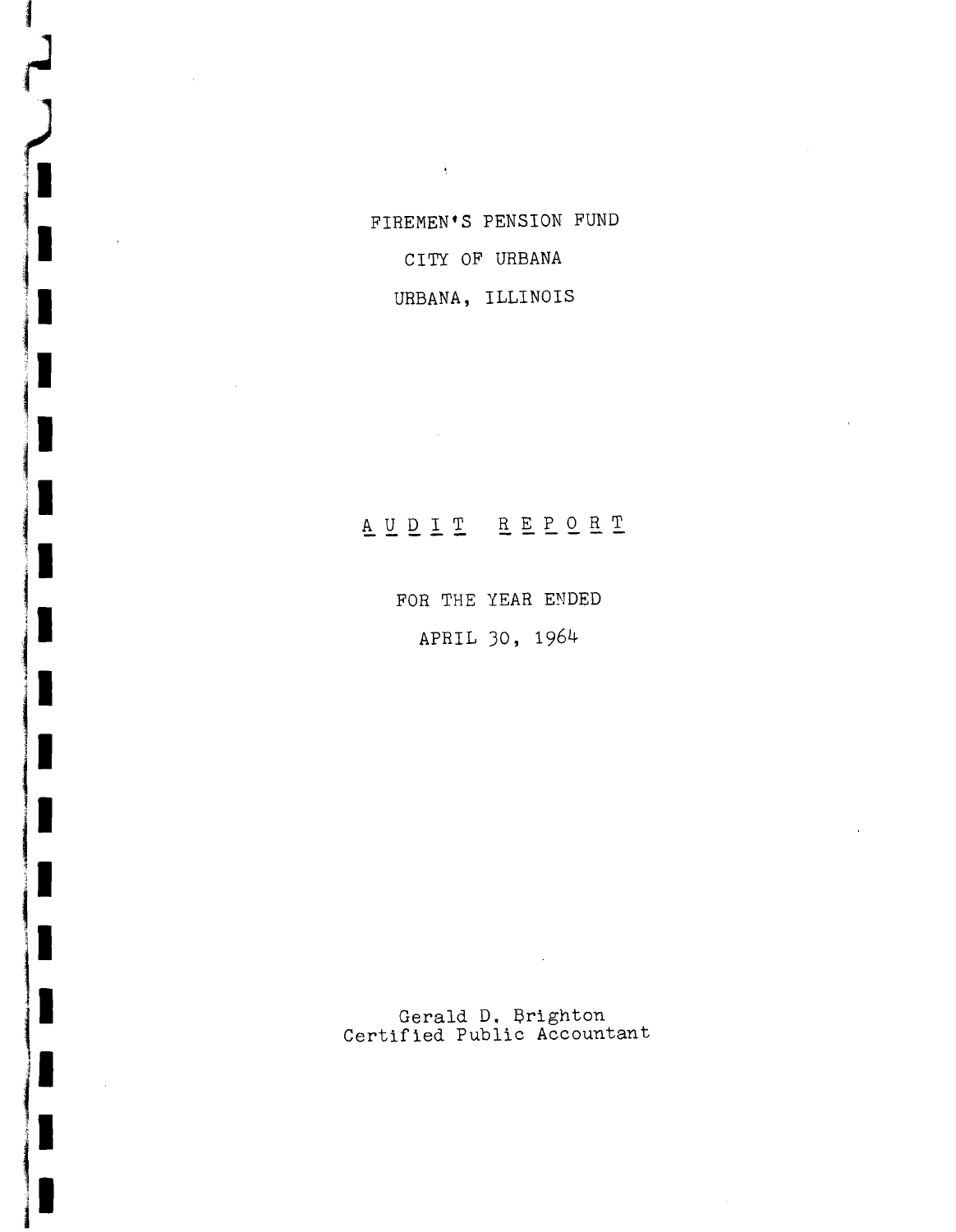May 26, 1964

Mr. William Uden, President and Members of the Board of Trustees Firemen's Pension Fund Urbana, Illinois

Gentlemen:

In accordance with our engagement, we have audited the accounts and financial records of the Firemen's Pension Fund of the City of Urbana for the fiscal year ended April 30, 1964.

In addition, we did certain bookkeeping work as follows:

- (a) Entering and totalling cash receipts for the year.<br>(b) Totalling cash disbursements for the year.
- (b) Totalling cash disbursements for the year.<br>(c) Making all ledger postings for the year.
- Making all ledger postings for the year.

We are submitting herewith our report including the following:

Comments and Recommendations

- Schedule **I:** Comparative Balance Sheets, April 30, 1964 and 1963
- Schedule II: Comparative Statements of Revenue Receipts, Expenditures, and Fund Balance, for years ended April 30, 1964 and 1963.
- Schedule III: Statement of Receipts and Disbursements, for year ended April 30, 1964.

Our examination was made in accordance with generally accepted auditing standards and accordingly included tests of the records and other auditing procedures appropriate in the circumstances.

In our opinion, the financial statements in the schedules above enumerated, attached to and forming a part of this report, fairly present the financial position of the Firemen's Pension Fund of the City of Urbana at April 30, 1964, and the results of operations for the fiscal year then ended, on a cash basis, in conformity with generally accepted municipal accounting principles on a basis consistent with the preceding year.

Respectfully submitted<br> $p$ . But

Gerald D. Brighton Certified Public Accountant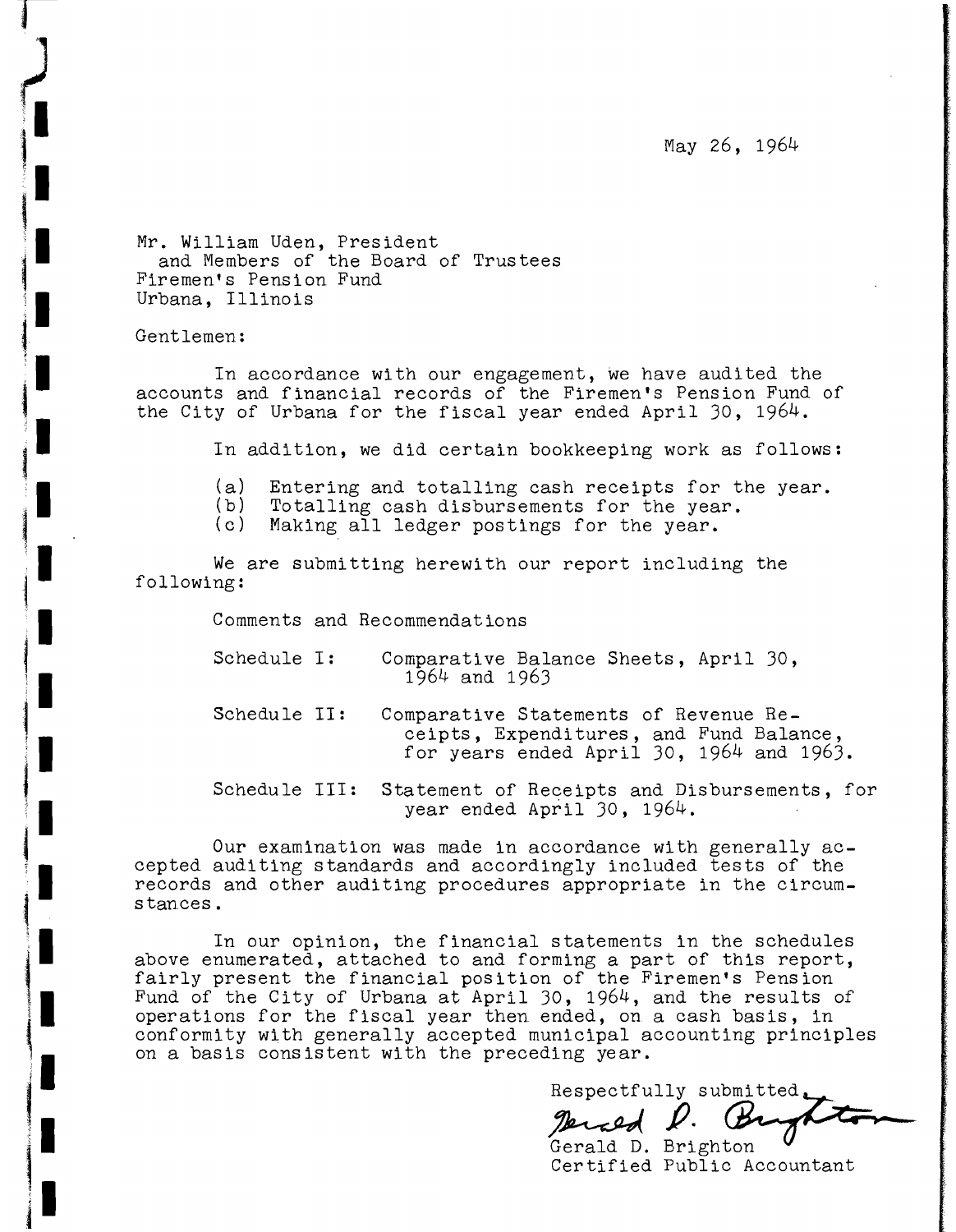#### COMMENTS AND RECOMMENDATIONS

The fund again shows a commendable increase this past year,  $$8,244.14$ , as shown in Schedule II, compared with  $$8,630.24$ , the year before.

Considering the size of the Fire Department, twenty-three men, and the fact that the pension roll was increased by one man and that two more men are approaching retirement status, the fund balance increase was desirable and prudent. The fund is being well managed. A similar increase would be desirable each year for the forseeable future. In fact, however, the increase next year will be substantially less because of the increase in the pens ion roll.

#### RECOMMENDED INVESTMENTS

One new investment was made during the year, \$10,000 in Busy First National Bank. A further investment of about \$8,000 should be made in the near future. The checking account balance of \$6,447.27 on April 30, 1964 is above current needs. In addition, substantial tax receipts will have been received during the month of May, and will be received during the month of June. Current receipts from salary withholding and from investment earnings are almost equal to the current pension payments.

Unless it develops that one or more of the eligible members are retiring in the very near future at least \$8,000 is available as of this date for investment in U.S. bonds or notes, building and loan, or in a bank savings account or certificate of deposit.

We recommend that this sum be invested at your earliest convenience.

#### RECOMMENDED TAX LEVY

The 1962 tax levy which was the one collected during the vear ended April 30, 1964, was for  $$10,000$ . The 1963 fiscal year ended April 30, 1964, was for  $$10,000$ . levy also approved for \$10,000 will be collected during the next fiscal year ending April 30, 1965.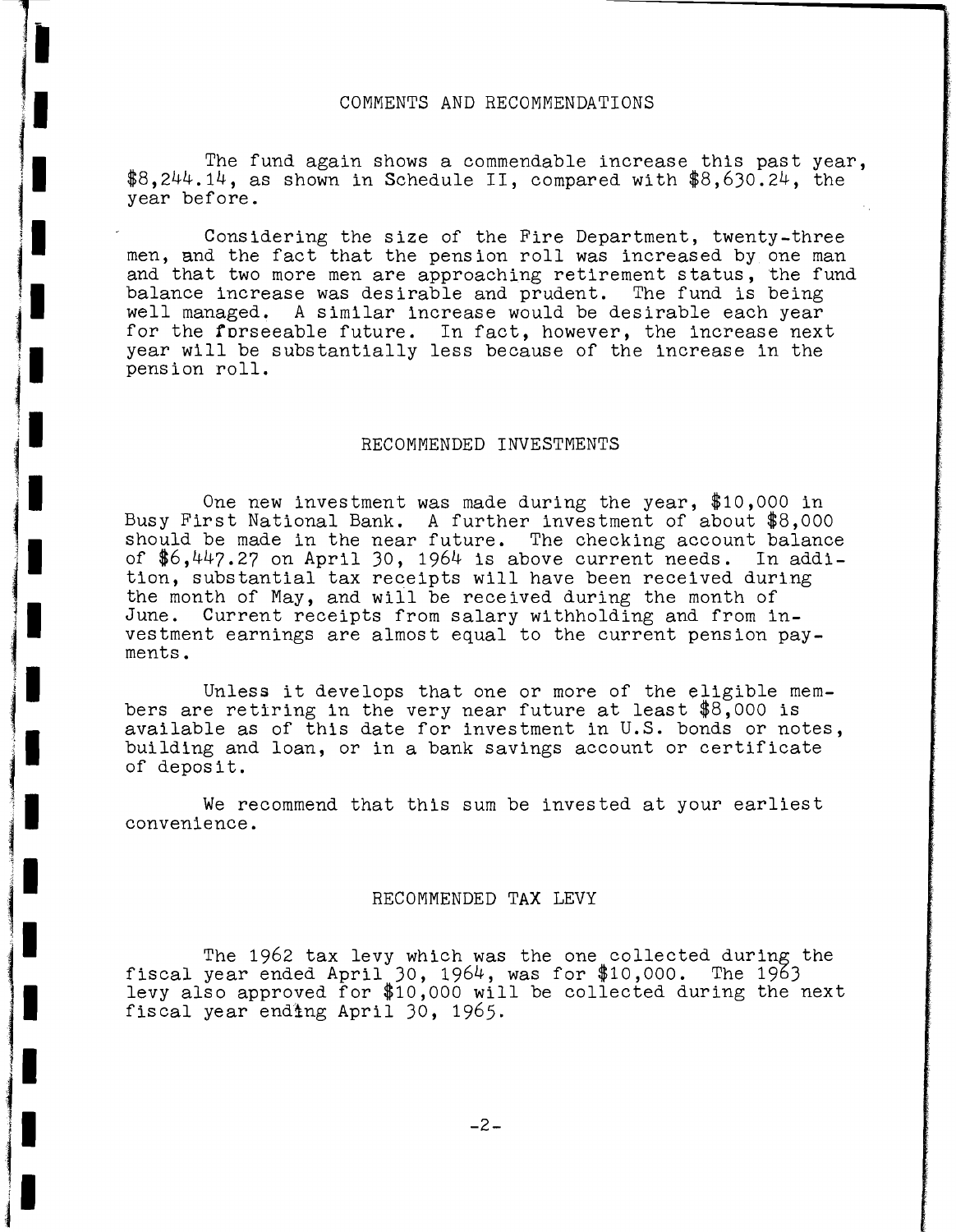The 1964 levy, which is the one to be approved in the near future, should be greater than \$10,000 in order to continue to increase reserves against future retirements. The practice in recent years, which we think is very sound, has been to maintain a relatively stable amount of levy so as to have only mild tax increases, or no increases, at times of increased pension load. At present, an increase of about \$3,000 to a total of \$13,000 is our recommendation.

### APPRECIATION

We wish to thank the Board members and City officials for their friendly cooperation.

The report schedules follow.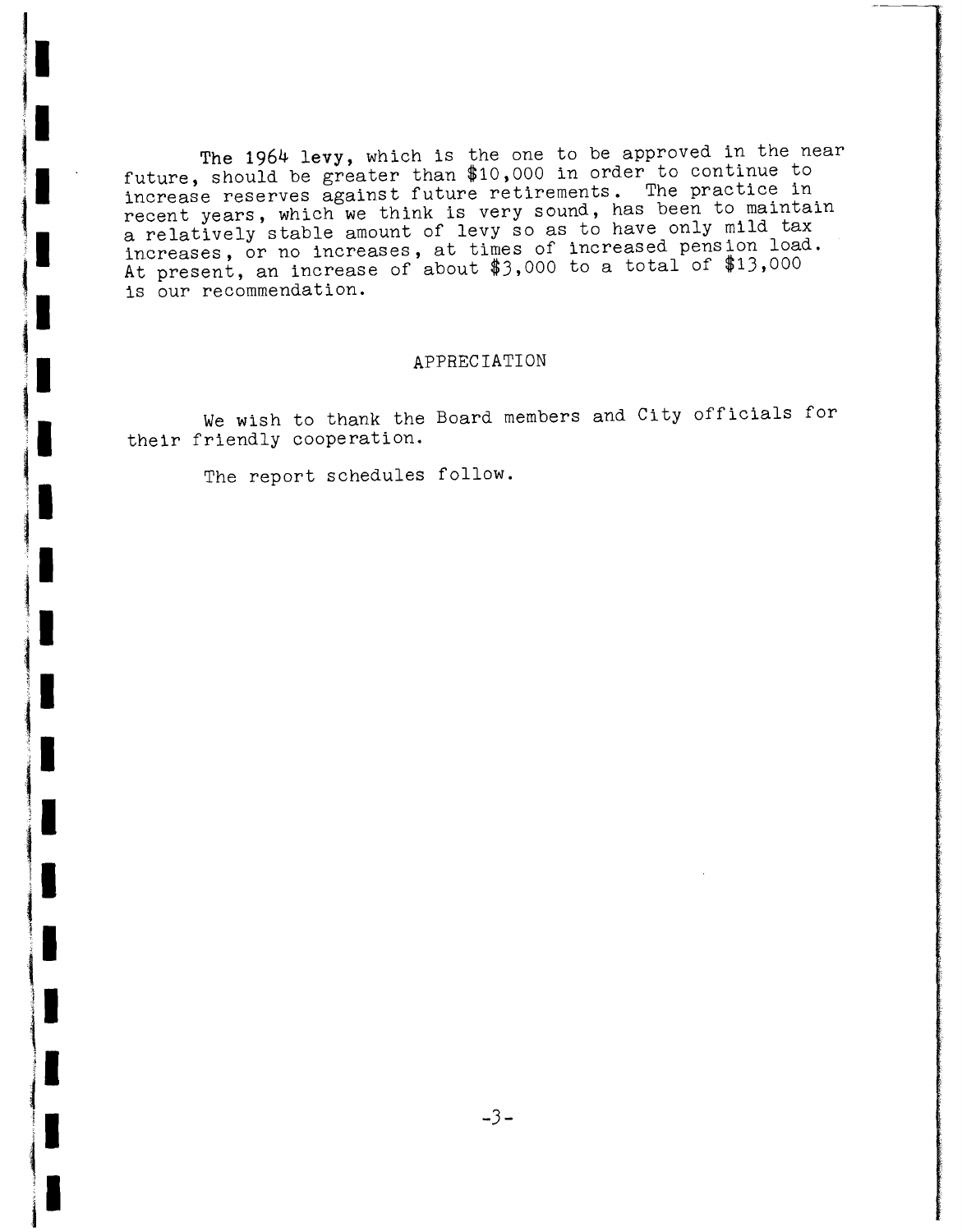## SCHEDULE I

## FIREMEN'S PENSION FUND URBANA, ILLINOIS COMPARATIVE BALANCE SHEETS, APRIL 30, 1964 AND 1963

|                                   | As of<br>4/30/64 | As of<br>4/30/63    |
|-----------------------------------|------------------|---------------------|
| Cash in bank                      | 6,447.27<br>\$   | 8,235.39<br>\$      |
| Savings account in bank           | 11,099.36        | 1,067.10            |
| Shares in Savings and Loan (Cost) | .30,000.00       | 30,000.00           |
| Investment in U.S. Bonds (Cost)   | 41,979.22        | 41,979.22           |
| Investment in Stocks (Cost)       | 2,443.75         | 2,443.75            |
| TOTAL                             | \$91,969.60      | \$ <u>83,725.96</u> |

ASSETS

## LIABILITIES AND FUND BALANCE

Fund balance:

 $\blacksquare$ 

 $\blacksquare$ 

I

r

П

Ц

I

| Statutory reserve           | \$29,443.39 | \$29,443.39(A) |
|-----------------------------|-------------|----------------|
| Amount in excess of reserve | 62,526.21   | 54,282.07      |
| TOTAL                       | \$91,969.60 | \$83,725.46    |

(A) The statutory reserve in no sense is intended to represent an actuarial figure. It does not represent a scientifically calculated amount required for future pensions.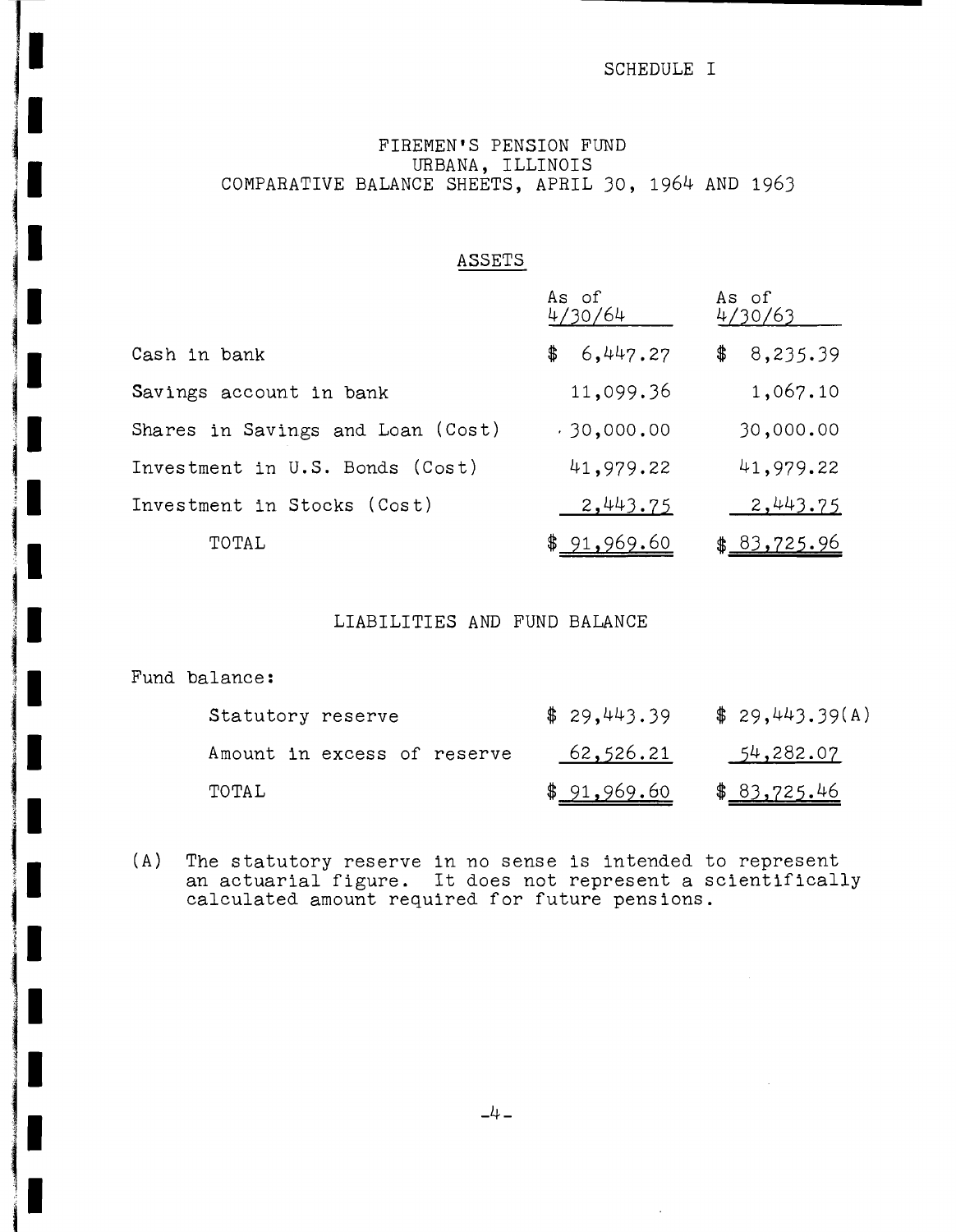# FIREMEN'S PENSION FUND COMPARATIVE STATEMENT OF REVENUE RECEIPTS, EXPENDITURES AND FUND BALANCE FOR YEARS ENDED APRIL 30, 1964 AND 1963

|                                                                                              | Year Ended<br>4/30/64                            | Year Ended<br>4/30/63                            |
|----------------------------------------------------------------------------------------------|--------------------------------------------------|--------------------------------------------------|
| Revenue Receipts:                                                                            |                                                  |                                                  |
| Taxes<br>Licenses<br>Salary deductions<br>Interest on U.S. Bonds<br>Interest on Building and | \$<br>9,940.86<br>265.77<br>5,982.55<br>1,080.00 | \$<br>9,987.72<br>260.78<br>6,003.64<br>1,080.00 |
| Loan Shares<br>Dividends<br>Interest on savings account                                      | 1,200.00<br>192.50<br>32.26                      | 946.00<br>170.00<br>31.28                        |
| TOTAL                                                                                        | \$18,693.94                                      | \$18,479.42                                      |
| Expenditures:                                                                                |                                                  |                                                  |
| Pensions paid<br>Auditing expense<br>Bank fees, and misc.                                    | \$<br>10,273.20<br>145.00<br>31.60               | \$<br>9,665.04<br>149.00<br>35.14                |
| TOTAL                                                                                        | \$10,449.80                                      | \$9,849.18                                       |
| Excess of revenue over<br>expenditures                                                       | \$8,244.14                                       | \$8,630.24                                       |
| Increase in fund balance                                                                     | \$<br>8,244.14                                   | \$<br>8,630.24                                   |
| Fund balance at beginning of year                                                            | \$ <u>83,725.46</u>                              | \$ <u>75,095.22</u>                              |
| Fund balance at end of year                                                                  | \$91,969.60                                      | \$ <u>83,725.46</u>                              |

p

I

I

 $\blacksquare$ 

I

I

L